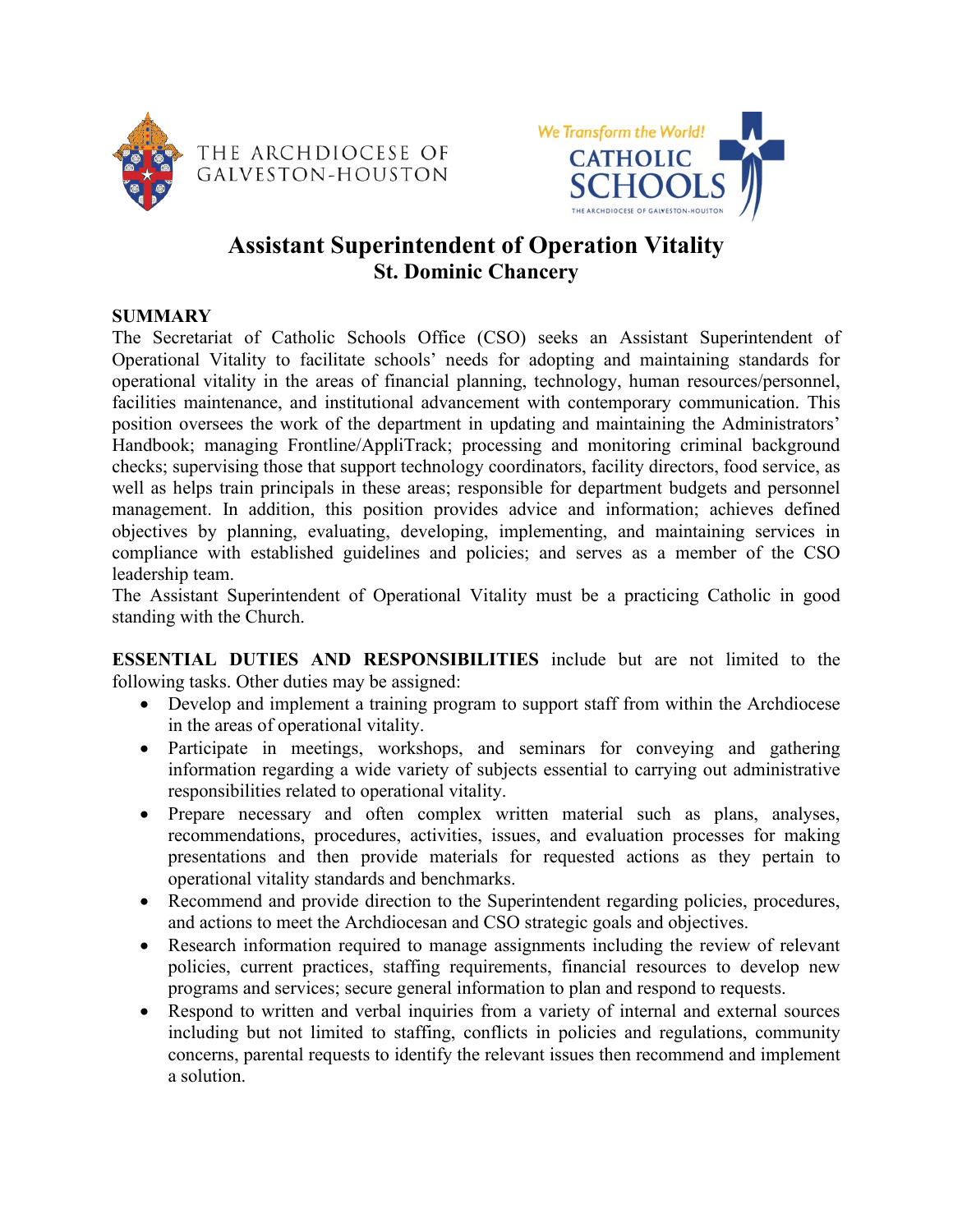- Monitor and review personnel processes for ensuring efficient processing of applicants and employees, which includes advertising vacancies, screening applicants, and sharing applicants with schools as requested.
- Supervise the maintenance of manual and electronic hiring documents, files, and records to include background information, personnel files, vacancy listings, applicant tracking, substitute acquisition systems to provide accurate information in compliance with established guidelines.
- Support schools in developing and implementing their comprehensive plans as they relate to enrollment, finances, facilities, personnel, and advancement.
- Examine and keep current compliance with all licensing, legal, and administrative requirements and department procedures and processes.
- Support Principals in a cohort of schools with issues related to school management.
- Plan and present a new employee orientation.
- Answer questions and support parents with tuition assistance inquiries as needed.
- Support schools in budget creation, reporting, and communication.
- Annually update salary scales for principals, CROSS Academy principals and instructional specialists, teachers, and others as requested.
- Monitor CROSS Academy personnel based on approved budgets and the personnel model for CROSS Academies.
- Conduct "Deep Dives" related to financial stewardship and accounting practices, in coordination with School Pastors, Principals, Bookkeepers, along with the CFO and the Controller for the Archdiocese.
- Work in tandem with the Archdiocesan Office for Construction and Preventative Maintenance, Development, Finance, Parish Accounting Services, Internal Audit, Human Resources, and Tuition Assistance to support schools.

## **KNOWELGE SKILLS AND ABILITIES**

- Familiar with The National Standards and Benchmarks for Effective Catholic Elementary and Secondary Schools
- Some knowledge of Canon Law as it relates to Operational Vitality in Parishes
- Knowledge of Adolescent and Adult Learning Pedagogy and Research-based Methodologies
- Skilled at preparing and speaking to large groups
- Able to operate various computer and networking systems
- Knowledge of FACTS, PAS, and Tuition Assistance models

## **EDUCATION AND EXPERIENCE**

Master's Degree in education is required and Doctorate in Catholic School Leadership or Education is preferred, with a minimum of 5 years' experience as a principal in Catholic School Administration. Bilingual English Spanish a plus.

Suitable candidates should send a cover letter, resume, and minimum salary requirement\* to [resume@archgh.org](mailto:resume@archgh.org) with Assistant Superintendent of Operational Vitality in the subject field.

\*Applicants who do not submit minimum salary requirement may not be given consideration.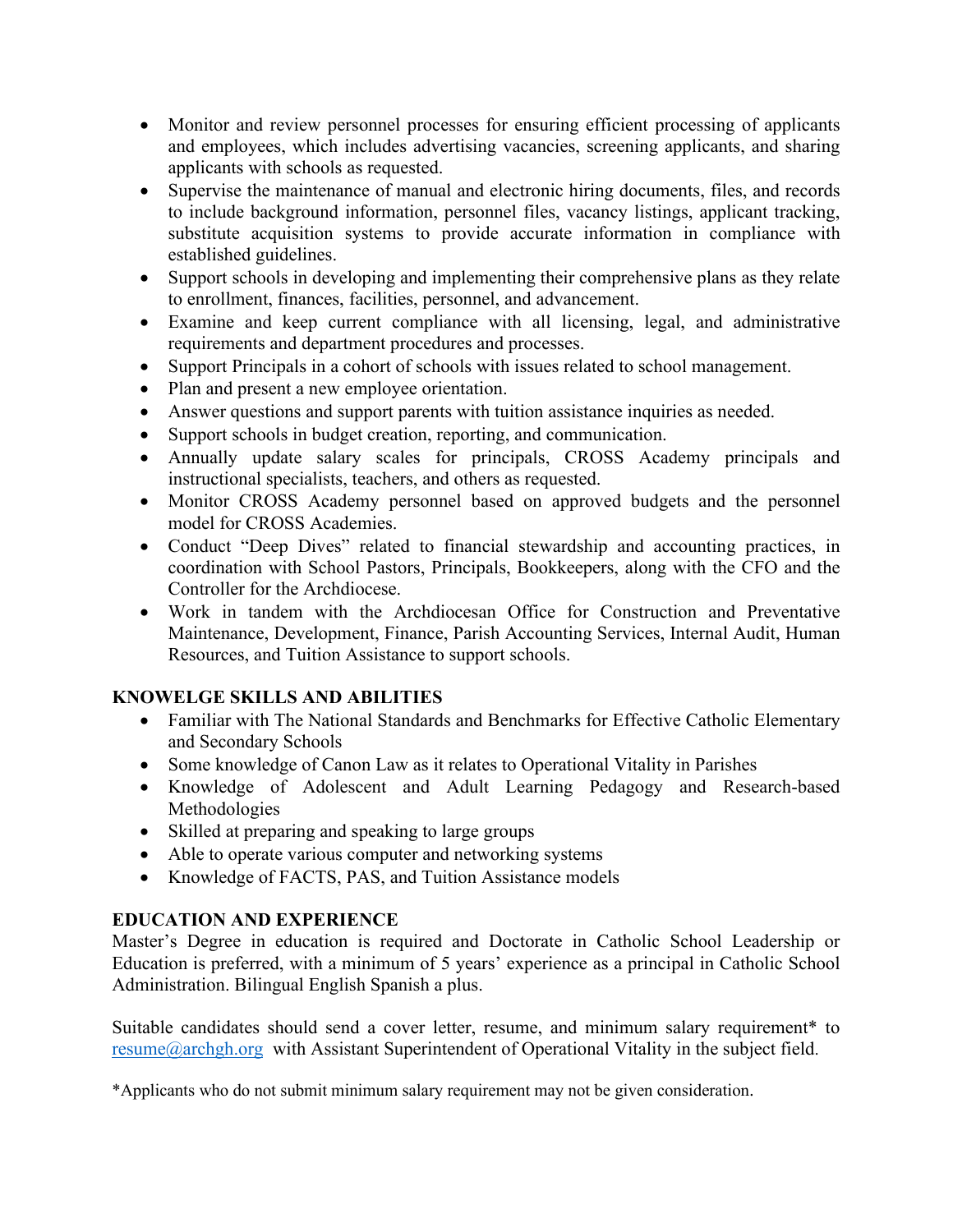## **STANDARDS FROM THE NATIONAL STANDARDS AND BENCHMARKS FOR EFFECTIVE CATHOLIC ELEMENTARY AND SECONDARY SCHOOLS RELATED TO THIS POSITION:**

#### STANDARDS:

**10.** An excellent Catholic school provides a feasible three-to-five-year financial plan that includes both current and projected budgets and is the result of a collaborative process, emphasizing faithful stewardship.

**11.** An excellent Catholic school operates in accord with published human resource/personnel policies developed in compliance with archdiocesan policies and/or religious congregation sponsorship policies, which affect all staff (clergy, religious women and men, laity, and volunteers) and provide clarity for responsibilities, expectations, and accountability.

**12.** An excellent Catholic school develops and maintains a facilities, equipment, and technology management plan designed to continuously support the implementation of the educational mission of the school.

**13.** An excellent Catholic school enacts a comprehensive plan, based on a compelling mission, for institutional advancement through communications, marketing, enrollment management, and development.

## APPLICABLE BENCHMARKS:

**10.1** The governing body and leader/leadership team engage in financial planning in collaboration with experts in nonprofit management and funding.

**10.2** Financial plans include agreed-upon levels of financial investment determined by the partners involved who may include but are not limited to parishes, dioceses, religious orders, educational foundations, the larger Catholic community, and responsible boards. **10.3** Financial plans define revenue sources that include but are not limited to tuition, tuition assistance/ scholarships, endowment funds, local and regional partnerships, public funding, regional cost sharing, archdiocesan and/or religious communities' assistance, foundation gifts, entrepreneurial options and other sources not listed.

**10.4** Financial plans include the delineation of costs for key target areas such as instruction, tuition assistance, administration, professional development, facilities, equipment, technology, program enhancement/expansion, capital projects and other planned projects.

**10.5** Current and projected budgets include a statement of the actual and projected revenue sources, indicating an appropriate balance among revenue sources, and a statement of actual and projected expenditures including the actual cost per child, benchmarked compensation/salary scales, and other health benefits and retirement costs. **10.6** Financial plans include educational materials for distribution to all members of the community explaining the total cost per child and how that cost is met by identifying the percentage of cost that is paid for by tuition and the remaining amount of cost that is supported by other sources of revenue.

**10.7** The governing body and leader/leadership team provide families access to information about tuition assistance and long-term planning for tuition and Catholic school expenses.